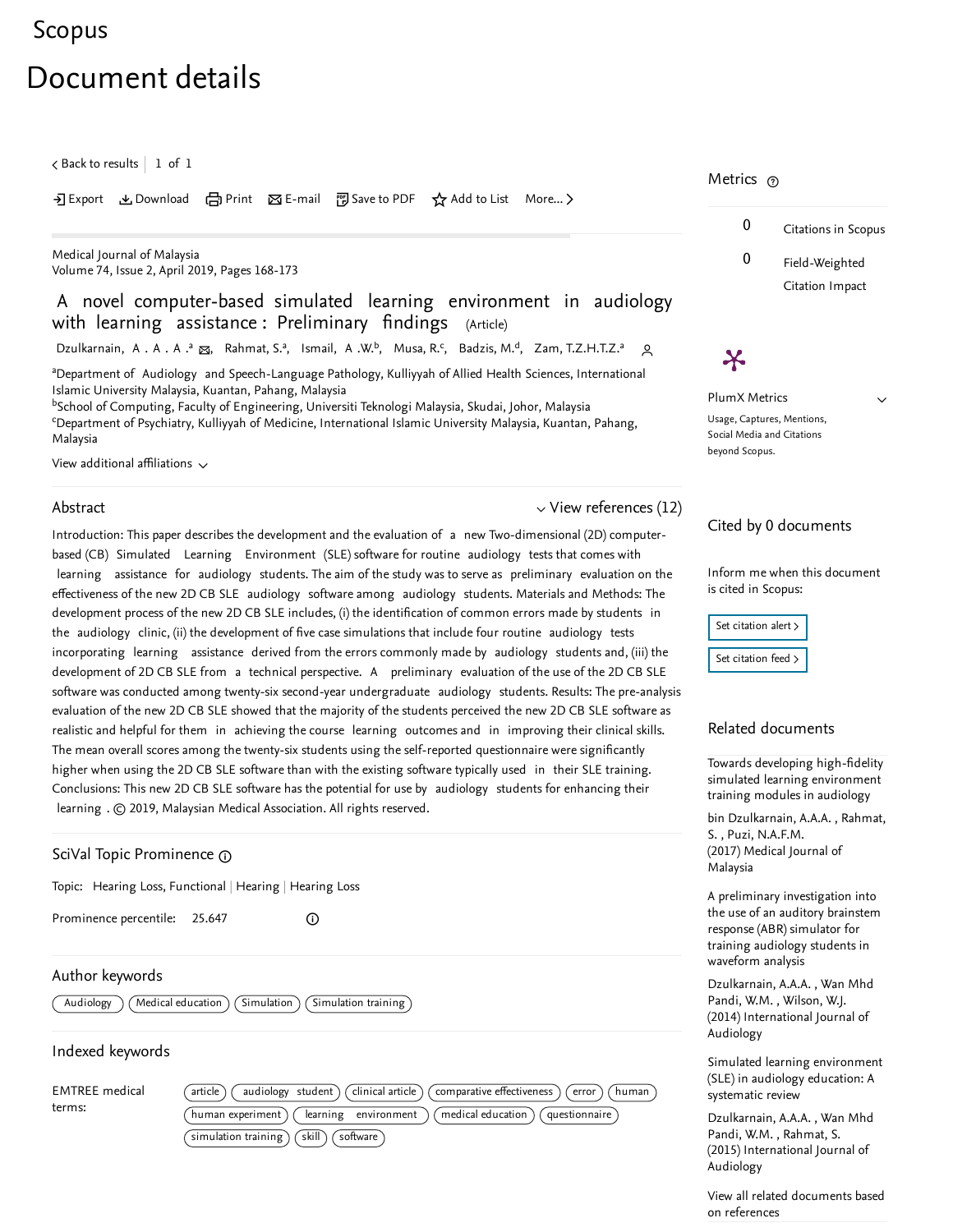<span id="page-1-0"></span>References (12) Funding details Funding sponsor Funding number Acronym Foundation for Fundamental Research on Matter FRGS15-236-0477 Ministry of Higher Education, Malaysia Funding text The authors wish to acknowledge the Ministry of Higher Education of Malaysia through the Fundamental Research Grant scheme (FRGS) (FRGS15-236-0477) for funding this research. Special thanks to Masnira binti Jusoh for her assistance on the data analysis of this paper. Dzulkarnain, A.A.A., Wan Mhd Pandi, W.M., Rahmat, S., Zakaria, N.A. (2015) International Journal of Audiology, 54 (12), pp. 881-888. Cited 5 [times](https://www.scopus.com/search/submit/citedby.uri?eid=2-s2.0-85066061235&refeid=2-s2.0-84949501554&src=s&origin=reflist&refstat=core).<br>doi: 10.3109/14992027.2015.1055840<br>[View](https://www.scopus.com/redirect/linking.uri?targetURL=https%3a%2f%2fdoi.org%2f10.3109%2f14992027.2015.1055840&locationID=3&categoryID=4&eid=2-s2.0-84949501554&issn=17088186&linkType=ViewAtPublisher&year=2015&origin=reflist&dig=c5341467a442701ef3cfa14359ebf9b4&recordRank=) at Publisher doi: 10.3109/14992027.2015.1055840 Dzulkarnain, A.A.A., Wan Mhd Pandi, W.M., Wilson, W.J., Bradley, A.P., Sapian, F. (2014) International Journal of Audiology, 53 (8), pp. 514-521. Cited 4 [times](https://www.scopus.com/search/submit/citedby.uri?eid=2-s2.0-85066061235&refeid=2-s2.0-84904112533&src=s&origin=reflist&refstat=core). doi: 10.3109/14992027.2014.897763 Heitz, A. Improving clinical education through the use of virtual patientbased computer simulations (2013) Doctor of Philosophy thesis. Cited 4 times. University of Canterbury (2013) Doctor of Philosophy thesis. Cited 4 [times](https://www.scopus.com/search/submit/citedby.uri?eid=2-s2.0-85066061235&refeid=2-s2.0-84904094288&src=s&origin=reflist&refstat=dummy).<br>University of Canterbury<br>4 Kompis, M., Steffen, P., Caversaccio, M., Brugger, U., Oesch, I. (2012) Acta Oto-Laryngologica, 132 (4), pp. 428-433. Cited 3 [times](https://www.scopus.com/search/submit/citedby.uri?eid=2-s2.0-85066061235&refeid=2-s2.0-84858962811&src=s&origin=reflist&refstat=core). doi: 10.3109/00016489.2011.636379 Lieberth, A.K., Martin, D.R. ISSN: 03005283 CODEN: MJMLA Source Type: Journal Original language: English PubMed ID: [31079129](https://www.scopus.com/redirect/linking.uri?targetURL=http%3a%2f%2fwww.ncbi.nlm.nih.gov%2fpubmed%2f31079129&locationID=1&categoryID=41&linkType=PubMedLinking&origin=recordpage&zone=journalDetails&dig=2a35e0e4c63fcb48dd2457322dbb400f) Document Type: Article Publisher: Malaysian Medical Association View in search results [format](https://www.scopus.com/search/submit/references.uri?sort=plf-f&src=r&imp=t&sid=e41060d192a002cf0cb02fb1c2227aa1&sot=rec&sdt=citedreferences&sl=23&s=EID%282-s2.0-85066061235%29&origin=recordpage&citeCnt=1&citingId=2-s2.0-85066061235) > □ All | Export 日 Print ⊠ E-mail 可 Save to PDF Create bibliography  $\Box$  1 Simulated learning [environment](https://www.scopus.com/record/display.uri?eid=2-s2.0-84949501554&origin=reflist&sort=plf-f&src=s&st1=0300-5283&nlo=&nlr=&nls=&sid=32450522c32ebe796e341c67ca7d80a5&sot=b&sdt=sisr&sl=15&s=ISSN%280300-5283%29&ref=%28A+novel+computer-based+simulated+learning+environment+in+audiology+with+learning+assistance%3a+Preliminary+findings%29&recordRank=) (SLE) in audiology education: A systematic review  $\Box$  2 A preliminary [investigation](https://www.scopus.com/record/display.uri?eid=2-s2.0-84904112533&origin=reflist&sort=plf-f&src=s&st1=0300-5283&nlo=&nlr=&nls=&sid=32450522c32ebe796e341c67ca7d80a5&sot=b&sdt=sisr&sl=15&s=ISSN%280300-5283%29&ref=%28A+novel+computer-based+simulated+learning+environment+in+audiology+with+learning+assistance%3a+Preliminary+findings%29&recordRank=) into the use of an auditory brainstem response (ABR) simulator for training audiology students in waveform analysis View at [Publisher](https://www.scopus.com/redirect/linking.uri?targetURL=https%3a%2f%2fdoi.org%2f10.3109%2f14992027.2014.897763&locationID=3&categoryID=4&eid=2-s2.0-84904112533&issn=17088186&linkType=ViewAtPublisher&year=2014&origin=reflist&dig=3c830bcbe4a79a34a562853e1546635f&recordRank=)  $\Box$  3 A [multilingual](https://www.scopus.com/record/display.uri?eid=2-s2.0-84858962811&origin=reflist&sort=plf-f&src=s&st1=0300-5283&nlo=&nlr=&nls=&sid=32450522c32ebe796e341c67ca7d80a5&sot=b&sdt=sisr&sl=15&s=ISSN%280300-5283%29&ref=%28A+novel+computer-based+simulated+learning+environment+in+audiology+with+learning+assistance%3a+Preliminary+findings%29&recordRank=) audiometer simulator software for training purposes View at [Publisher](https://www.scopus.com/redirect/linking.uri?targetURL=https%3a%2f%2fdoi.org%2f10.3109%2f00016489.2011.636379&locationID=3&categoryID=4&eid=2-s2.0-84858962811&issn=00016489&linkType=ViewAtPublisher&year=2012&origin=reflist&dig=47a579958eb83bf6fa5ae01a560e830a&recordRank=)  $\Box$  5 The [instructional](https://www.scopus.com/record/display.uri?eid=2-s2.0-20844457942&origin=reflist&sort=plf-f&src=s&st1=0300-5283&nlo=&nlr=&nls=&sid=32450522c32ebe796e341c67ca7d80a5&sot=b&sdt=sisr&sl=15&s=ISSN%280300-5283%29&ref=%28A+novel+computer-based+simulated+learning+environment+in+audiology+with+learning+assistance%3a+Preliminary+findings%29&recordRank=) effectiveness of a web-based audiometry simulator Find more related documents in Scopus based on: [Authors](https://www.scopus.com/search/submit/mlt.uri?eid=2-s2.0-85066061235&src=s&all=true&origin=recordpage&method=aut&zone=relatedDocuments) > [Keywords](https://www.scopus.com/search/submit/mlt.uri?eid=2-s2.0-85066061235&src=s&all=true&origin=recordpage&method=key&zone=relatedDocuments) >

(2005) Journal of the American Academy of Audiology, 16 (2), pp. 79-84. Cited 8 [times](https://www.scopus.com/search/submit/citedby.uri?eid=2-s2.0-85066061235&refeid=2-s2.0-20844457942&src=s&origin=reflist&refstat=core).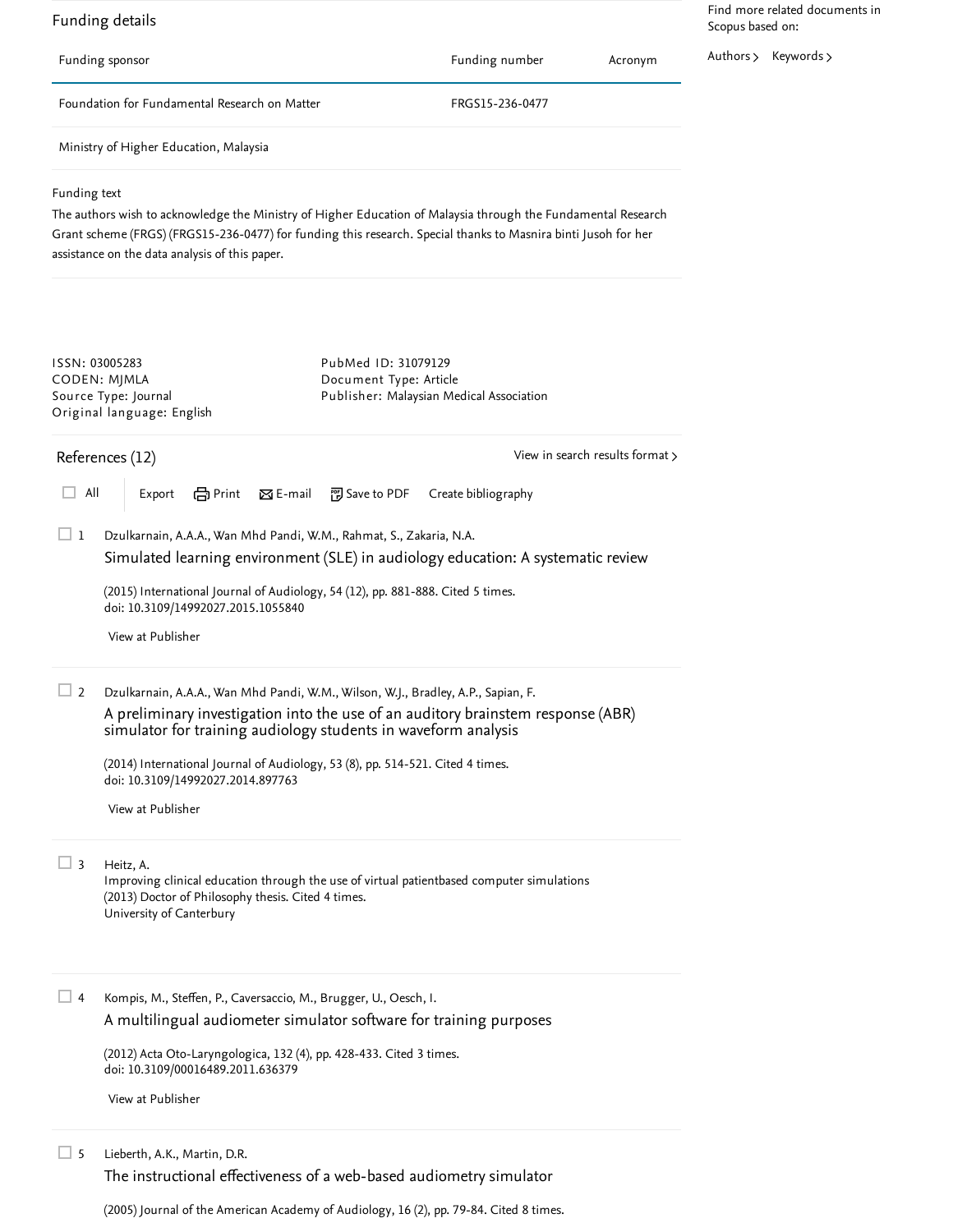View at [Publisher](https://www.scopus.com/redirect/linking.uri?targetURL=https%3a%2f%2fdoi.org%2f10.3766%2fjaaa.16.2.3&locationID=3&categoryID=4&eid=2-s2.0-20844457942&issn=10500545&linkType=ViewAtPublisher&year=2005&origin=reflist&dig=962a98f74de121e2d0b7dabd7b11f902&recordRank=)

- Wilson, W.J., Goulios, H., Kapadia, S., Patuzzi, R., Kei, J., Vitkovic, J. (2011) A National Approach for the Integration of Simulated Learning Environments into Audiology Education. Cited 2 [times](https://www.scopus.com/search/submit/citedby.uri?eid=2-s2.0-85066061235&refeid=2-s2.0-84949498229&src=s&origin=reflist&refstat=dummy). Adelaide, South Australia. Health Workforce Australia  $\Box$  6
- bin Dzulkarnain, A.A.A., Rahmat, S., Puzi, N.A.F.M., Badzis, M.  $\Box$  7 Towards developing high-fidelity simulated learning [environment](https://www.scopus.com/record/display.uri?eid=2-s2.0-85014006044&origin=reflist&sort=plf-f&src=s&st1=0300-5283&nlo=&nlr=&nls=&sid=32450522c32ebe796e341c67ca7d80a5&sot=b&sdt=sisr&sl=15&s=ISSN%280300-5283%29&ref=%28A+novel+computer-based+simulated+learning+environment+in+audiology+with+learning+assistance%3a+Preliminary+findings%29&recordRank=) training modules in audiology

(2017) Medical Journal of Malaysia, 72 (1), pp. 37-45. <http://www.e-mjm.org/2017/v72n1/high-fidelity-audiology.pdf>

Grant, J.S., Moss, J., Epps, C., Watts, P. 8

Using [Video-Facilitated](https://www.scopus.com/record/display.uri?eid=2-s2.0-77956187698&origin=reflist&sort=plf-f&src=s&st1=0300-5283&nlo=&nlr=&nls=&sid=32450522c32ebe796e341c67ca7d80a5&sot=b&sdt=sisr&sl=15&s=ISSN%280300-5283%29&ref=%28A+novel+computer-based+simulated+learning+environment+in+audiology+with+learning+assistance%3a+Preliminary+findings%29&recordRank=) Feedback to Improve Student Performance Following High-Fidelity Simulation

(2010) Clinical Simulation in Nursing, 6 (5), pp. e177-e184. Cited 55 [times](https://www.scopus.com/search/submit/citedby.uri?eid=2-s2.0-85066061235&refeid=2-s2.0-77956187698&src=s&origin=reflist&refstat=core). doi: 10.1016/j.ecns.2009.09.001

View at [Publisher](https://www.scopus.com/redirect/linking.uri?targetURL=https%3a%2f%2fdoi.org%2f10.1016%2fj.ecns.2009.09.001&locationID=3&categoryID=4&eid=2-s2.0-77956187698&issn=18761399&linkType=ViewAtPublisher&year=2010&origin=reflist&dig=056f2fee25fa610cc2b75bca30d69b9a&recordRank=)

Mahmood, T., Darzi, A.  $\Box$  9

> The learning curve for a [colonoscopy](https://www.scopus.com/record/display.uri?eid=2-s2.0-3543044346&origin=reflist&sort=plf-f&src=s&st1=0300-5283&nlo=&nlr=&nls=&sid=32450522c32ebe796e341c67ca7d80a5&sot=b&sdt=sisr&sl=15&s=ISSN%280300-5283%29&ref=%28A+novel+computer-based+simulated+learning+environment+in+audiology+with+learning+assistance%3a+Preliminary+findings%29&recordRank=) simulator in the absence of any feedback: No feedback, no learning

(2004) Surgical Endoscopy and Other Interventional Techniques, 18 (8), pp. 1224-1230. Cited 120 [times](https://www.scopus.com/search/submit/citedby.uri?eid=2-s2.0-85066061235&refeid=2-s2.0-3543044346&src=s&origin=reflist&refstat=core). doi: 10.1007/s00464-003-9143-4

View at [Publisher](https://www.scopus.com/redirect/linking.uri?targetURL=https%3a%2f%2fdoi.org%2f10.1007%2fs00464-003-9143-4&locationID=3&categoryID=4&eid=2-s2.0-3543044346&issn=09302794&linkType=ViewAtPublisher&year=2004&origin=reflist&dig=453b45693a26f3ae610eecb460c8f666&recordRank=)

Wilson, W.J., Hill, A., Hughes, J., Sher, A., Laplante-Levesque, A. 10

Student [audiologists'](https://www.scopus.com/record/display.uri?eid=2-s2.0-77956486452&origin=reflist&sort=plf-f&src=s&st1=0300-5283&nlo=&nlr=&nls=&sid=32450522c32ebe796e341c67ca7d80a5&sot=b&sdt=sisr&sl=15&s=ISSN%280300-5283%29&ref=%28A+novel+computer-based+simulated+learning+environment+in+audiology+with+learning+assistance%3a+Preliminary+findings%29&recordRank=) impressions of a simulation training program

(2010) Australian and New Zealand Journal of Audiology, 32 (1), pp. 19-30. Cited 13 [times](https://www.scopus.com/search/submit/citedby.uri?eid=2-s2.0-85066061235&refeid=2-s2.0-77956486452&src=s&origin=reflist&refstat=core). <http://www.atypon-link.com/AAP/doi/pdf/10.1375/audi.32.1.19>

View at [Publisher](https://www.scopus.com/redirect/linking.uri?targetURL=http%3a%2f%2fdx.doi.org%2f10.1375%2faudi.32.1.19&locationID=3&categoryID=4&eid=2-s2.0-77956486452&issn=01571532&linkType=ViewAtPublisher&year=2010&origin=reflist&dig=d22b5c49da758299669630595b043681&recordRank=)

#### Kamal, N. 11

(2018) Identification of common errors by clinical audiology student BAud (Hons) thesis, International Islamic University Malaysia

Polit, D.F., Beck, C.T., Owen, S.V. 12

Focus on research methods: Is the CVI an acceptable indicator of content validity? Appraisal and [recommendations](https://www.scopus.com/record/display.uri?eid=2-s2.0-34548203767&origin=reflist&sort=plf-f&src=s&st1=0300-5283&nlo=&nlr=&nls=&sid=32450522c32ebe796e341c67ca7d80a5&sot=b&sdt=sisr&sl=15&s=ISSN%280300-5283%29&ref=%28A+novel+computer-based+simulated+learning+environment+in+audiology+with+learning+assistance%3a+Preliminary+findings%29&recordRank=)

(2007) Research in Nursing and Health, 30 (4), pp. 459-467. Cited 782 [times](https://www.scopus.com/search/submit/citedby.uri?eid=2-s2.0-85066061235&refeid=2-s2.0-34548203767&src=s&origin=reflist&refstat=core). doi: 10.1002/nur.20199

View at [Publisher](https://www.scopus.com/redirect/linking.uri?targetURL=https%3a%2f%2fdoi.org%2f10.1002%2fnur.20199&locationID=3&categoryID=4&eid=2-s2.0-34548203767&issn=01606891&linkType=ViewAtPublisher&year=2007&origin=reflist&dig=aea16d94d3ff56ad1e6bf4965b81063c&recordRank=)

<span id="page-2-0"></span>Dzulkarnain, A . A . A .; Department of Audiology and Speech-Language Pathology, Kulliyyah of Allied Health Sciences, International Islamic University Malaysia, Kuantan, Pahang, Malaysia; email: [a.aidil@gmail.com](mailto:a.aidil@gmail.com)© Copyright 2019 Elsevier B.V., All rights reserved.